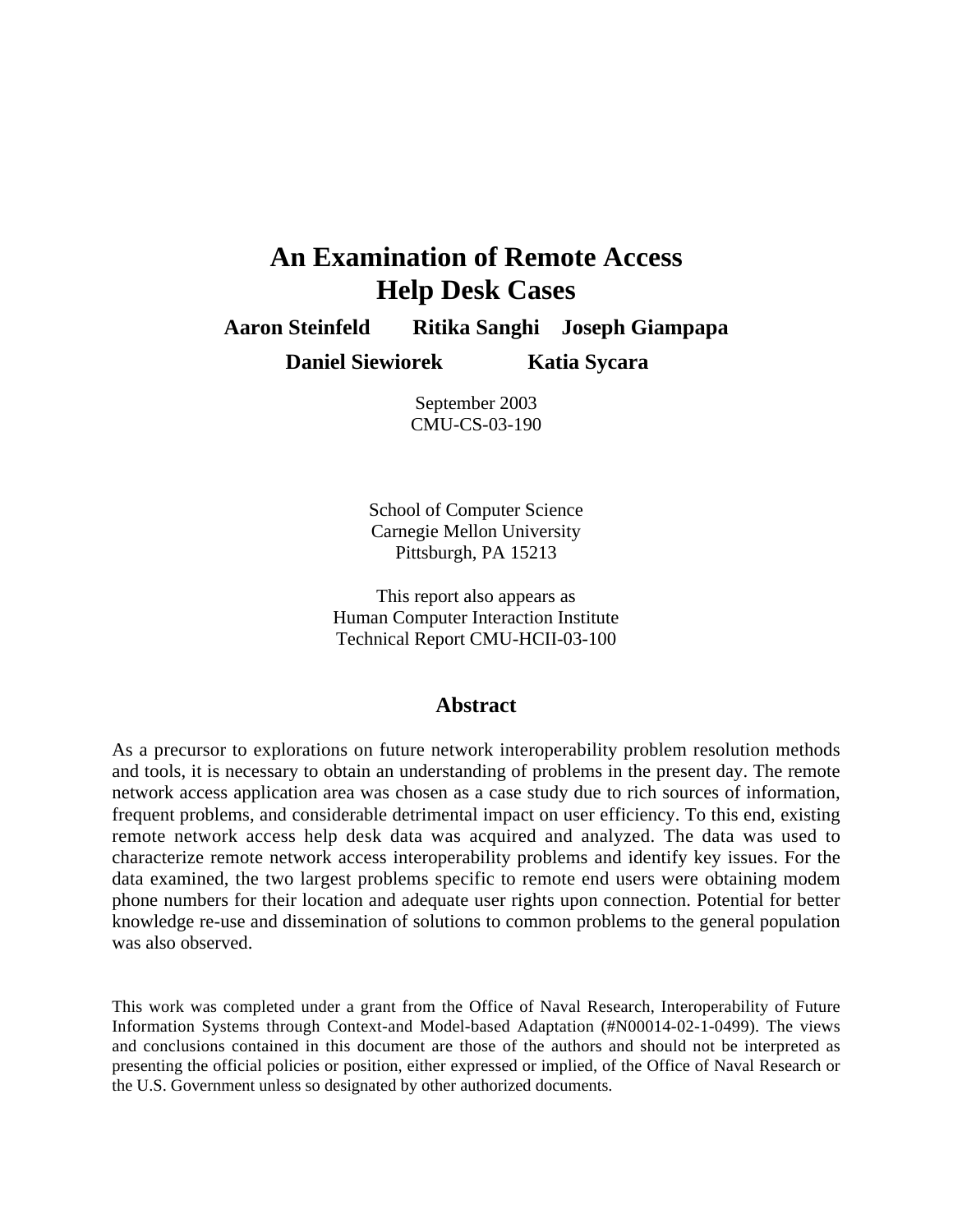| <b>Report Documentation Page</b>                                                                                                                                                                                                                                                                                                                                                                                                                                                                                                                                                                                                                                                                                                                                                                                                                                   |                                                        |                 |                          | Form Approved<br>OMB No. 0704-0188                  |                            |
|--------------------------------------------------------------------------------------------------------------------------------------------------------------------------------------------------------------------------------------------------------------------------------------------------------------------------------------------------------------------------------------------------------------------------------------------------------------------------------------------------------------------------------------------------------------------------------------------------------------------------------------------------------------------------------------------------------------------------------------------------------------------------------------------------------------------------------------------------------------------|--------------------------------------------------------|-----------------|--------------------------|-----------------------------------------------------|----------------------------|
| Public reporting burden for the collection of information is estimated to average 1 hour per response, including the time for reviewing instructions, searching existing data sources, gathering and<br>maintaining the data needed, and completing and reviewing the collection of information. Send comments regarding this burden estimate or any other aspect of this collection of information,<br>including suggestions for reducing this burden, to Washington Headquarters Services, Directorate for Information Operations and Reports, 1215 Jefferson Davis Highway, Suite 1204, Arlington<br>VA 22202-4302. Respondents should be aware that notwithstanding any other provision of law, no person shall be subject to a penalty for failing to comply with a collection of information if it<br>does not display a currently valid OMB control number. |                                                        |                 |                          |                                                     |                            |
| 1. REPORT DATE<br><b>SEP 2003</b>                                                                                                                                                                                                                                                                                                                                                                                                                                                                                                                                                                                                                                                                                                                                                                                                                                  |                                                        | 2. REPORT TYPE  |                          | <b>3. DATES COVERED</b><br>00-09-2003 to 00-09-2003 |                            |
| <b>4. TITLE AND SUBTITLE</b>                                                                                                                                                                                                                                                                                                                                                                                                                                                                                                                                                                                                                                                                                                                                                                                                                                       |                                                        |                 |                          | 5a. CONTRACT NUMBER                                 |                            |
|                                                                                                                                                                                                                                                                                                                                                                                                                                                                                                                                                                                                                                                                                                                                                                                                                                                                    | <b>An Examination of Remote Access Help Desk Cases</b> |                 |                          | <b>5b. GRANT NUMBER</b>                             |                            |
|                                                                                                                                                                                                                                                                                                                                                                                                                                                                                                                                                                                                                                                                                                                                                                                                                                                                    |                                                        |                 |                          |                                                     | 5c. PROGRAM ELEMENT NUMBER |
| 6. AUTHOR(S)                                                                                                                                                                                                                                                                                                                                                                                                                                                                                                                                                                                                                                                                                                                                                                                                                                                       |                                                        |                 |                          | <b>5d. PROJECT NUMBER</b>                           |                            |
|                                                                                                                                                                                                                                                                                                                                                                                                                                                                                                                                                                                                                                                                                                                                                                                                                                                                    |                                                        |                 |                          | <b>5e. TASK NUMBER</b>                              |                            |
|                                                                                                                                                                                                                                                                                                                                                                                                                                                                                                                                                                                                                                                                                                                                                                                                                                                                    |                                                        |                 |                          | <b>5f. WORK UNIT NUMBER</b>                         |                            |
| 7. PERFORMING ORGANIZATION NAME(S) AND ADDRESS(ES)<br>8. PERFORMING ORGANIZATION<br><b>REPORT NUMBER</b><br><b>Carnegie Mellon University, School of Computer</b><br>Science, Pittsburgh, PA, 15213                                                                                                                                                                                                                                                                                                                                                                                                                                                                                                                                                                                                                                                                |                                                        |                 |                          |                                                     |                            |
| 9. SPONSORING/MONITORING AGENCY NAME(S) AND ADDRESS(ES)<br>10. SPONSOR/MONITOR'S ACRONYM(S)                                                                                                                                                                                                                                                                                                                                                                                                                                                                                                                                                                                                                                                                                                                                                                        |                                                        |                 |                          |                                                     |                            |
|                                                                                                                                                                                                                                                                                                                                                                                                                                                                                                                                                                                                                                                                                                                                                                                                                                                                    |                                                        |                 |                          | <b>11. SPONSOR/MONITOR'S REPORT</b><br>NUMBER(S)    |                            |
| 12. DISTRIBUTION/AVAILABILITY STATEMENT                                                                                                                                                                                                                                                                                                                                                                                                                                                                                                                                                                                                                                                                                                                                                                                                                            | Approved for public release; distribution unlimited    |                 |                          |                                                     |                            |
| <b>13. SUPPLEMENTARY NOTES</b><br>The original document contains color images.                                                                                                                                                                                                                                                                                                                                                                                                                                                                                                                                                                                                                                                                                                                                                                                     |                                                        |                 |                          |                                                     |                            |
| 14. ABSTRACT                                                                                                                                                                                                                                                                                                                                                                                                                                                                                                                                                                                                                                                                                                                                                                                                                                                       |                                                        |                 |                          |                                                     |                            |
| <b>15. SUBJECT TERMS</b>                                                                                                                                                                                                                                                                                                                                                                                                                                                                                                                                                                                                                                                                                                                                                                                                                                           |                                                        |                 |                          |                                                     |                            |
| <b>16. SECURITY CLASSIFICATION OF:</b>                                                                                                                                                                                                                                                                                                                                                                                                                                                                                                                                                                                                                                                                                                                                                                                                                             |                                                        |                 | <b>17. LIMITATION OF</b> | 18. NUMBER                                          | 19a. NAME OF               |
| c. THIS PAGE<br>a. REPORT<br>b. ABSTRACT<br>unclassified<br>unclassified<br>unclassified                                                                                                                                                                                                                                                                                                                                                                                                                                                                                                                                                                                                                                                                                                                                                                           |                                                        | <b>ABSTRACT</b> | OF PAGES<br>13           | <b>RESPONSIBLE PERSON</b>                           |                            |

**Standard Form 298 (Rev. 8-98)**<br>Prescribed by ANSI Std Z39-18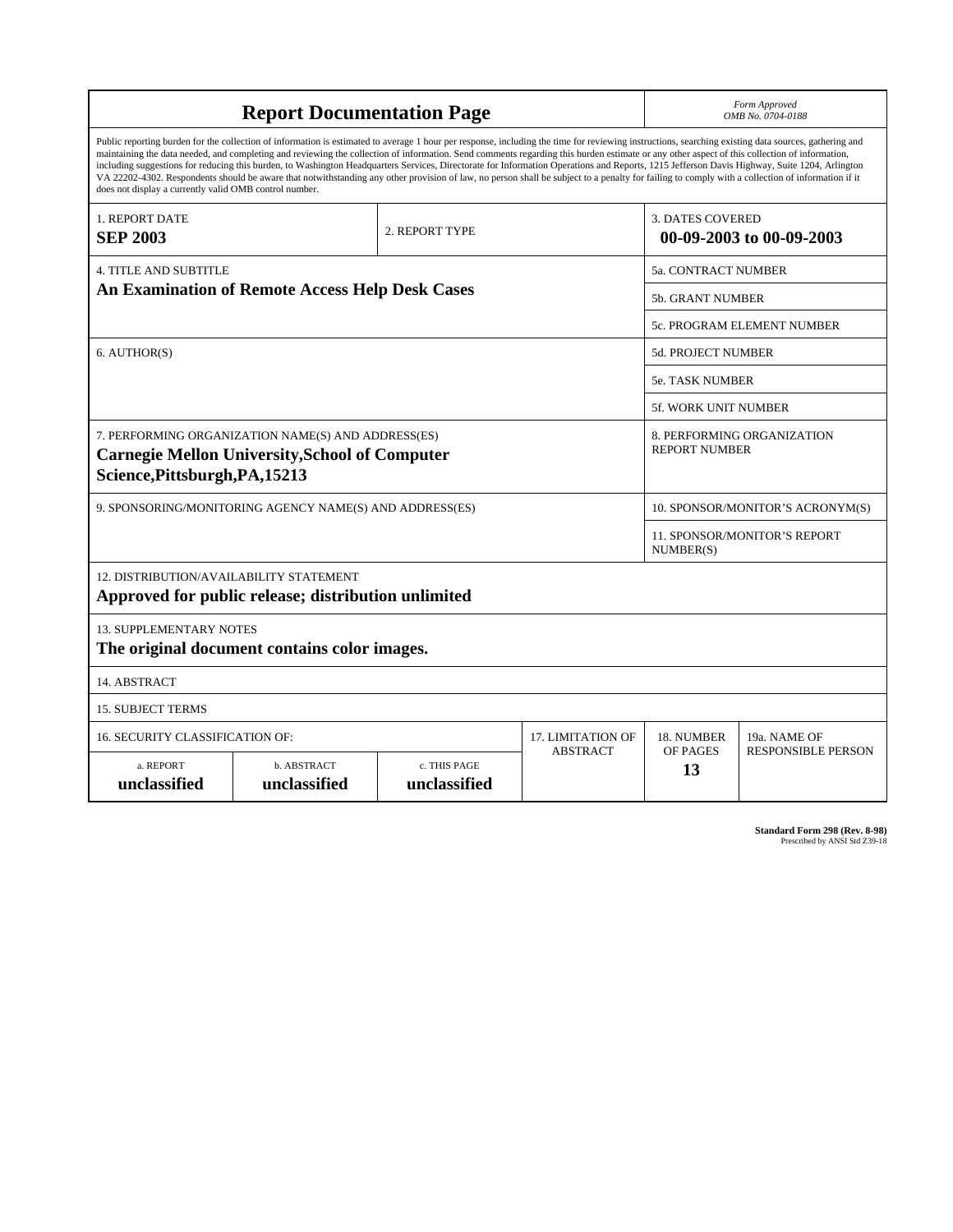**Keywords:** human computer interaction, help desk, system administration, problem resolution, remote access, mental models, network interoperability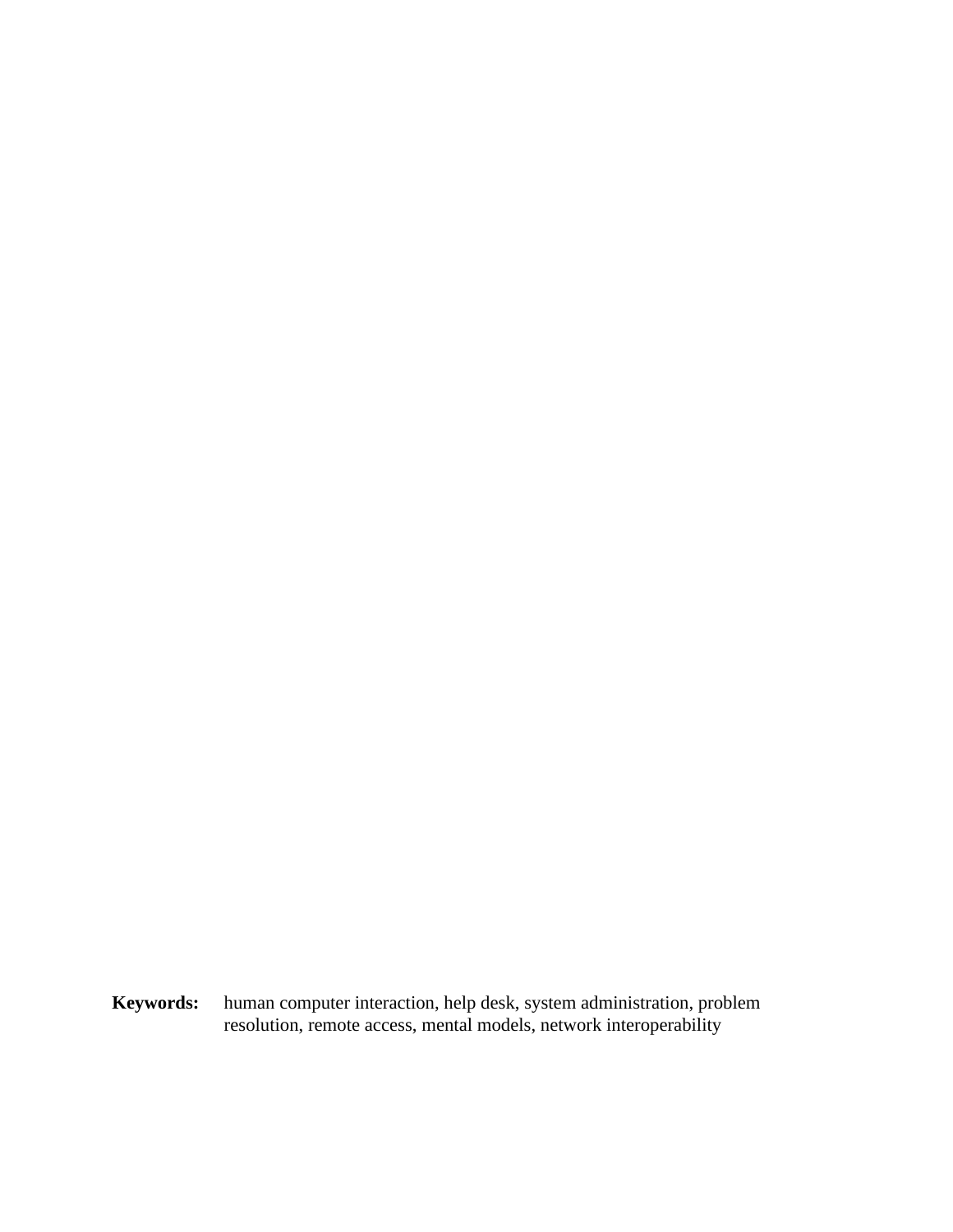# **Introduction**

Resolving network interoperability problems is difficult and time consuming. Almost every user has experienced such a problem either directly, or as a by-product of a task they were attempting to complete. Problems may originate or be complicated by system heterogeneity, administrative policies, security practices, and end user errors or improper mental models.

Advances in network flexibility, self-repair, and reconfiguration will improve underlying performance (Meseguer, et al, 2003) but lead to increased complexity. Furthermore, it is likely that the user will be unable to rely on a consistent detailed mental model of network state and topology. As such, new human-computer interaction methods and tools will be required to enhance user awareness and problem resolution.

As a precursor to explorations on these methods and tools, it is necessary to obtain an understanding of network interoperability problem resolution in the present day. The remote network access application area was chosen for this project due to rich sources of information, frequent problems, and considerable detrimental impact on user efficiency.

To this end, existing remote network access help desk data was acquired and analyzed. The data was used to characterize remote network access interoperability problems and identify key issues.

# **Data Collection**

The experimenters obtained remote access trouble ticket data from the School of Computer Science (SCS) Computing Facilities office. The data consisted of trouble ticket remote access case data from June  $5<sup>th</sup>$ , 2000 through January 15<sup>th</sup>, 2003 (about 2.5 years). There were 528 cases in this sample. Due to the presence of certain special characters in certain database fields, some manual cleaning was required for certain cases prior to data coding and analysis. The analysis of incident reports is a common and accepted data collection methodology (Wickens, 1995; Salvendy & Carayon, 1997). It is especially useful when attempting to identify real-world problems across wide, diverse, populations.

# **Coding Method**

The coding was done manually by multiple experimenters with a final pass by a single experimenter to ensure technique, syntax, and word choice conformity. Prior to full scale coding, a common batch of cases was coded by the different experimenters and examined for inconsistencies. This led to refinement of the coding process, syntax, and term usage.

## Regular Code Entries

The bulk of the cases were summarized using a standard format and location description. This procedure utilized the following technique: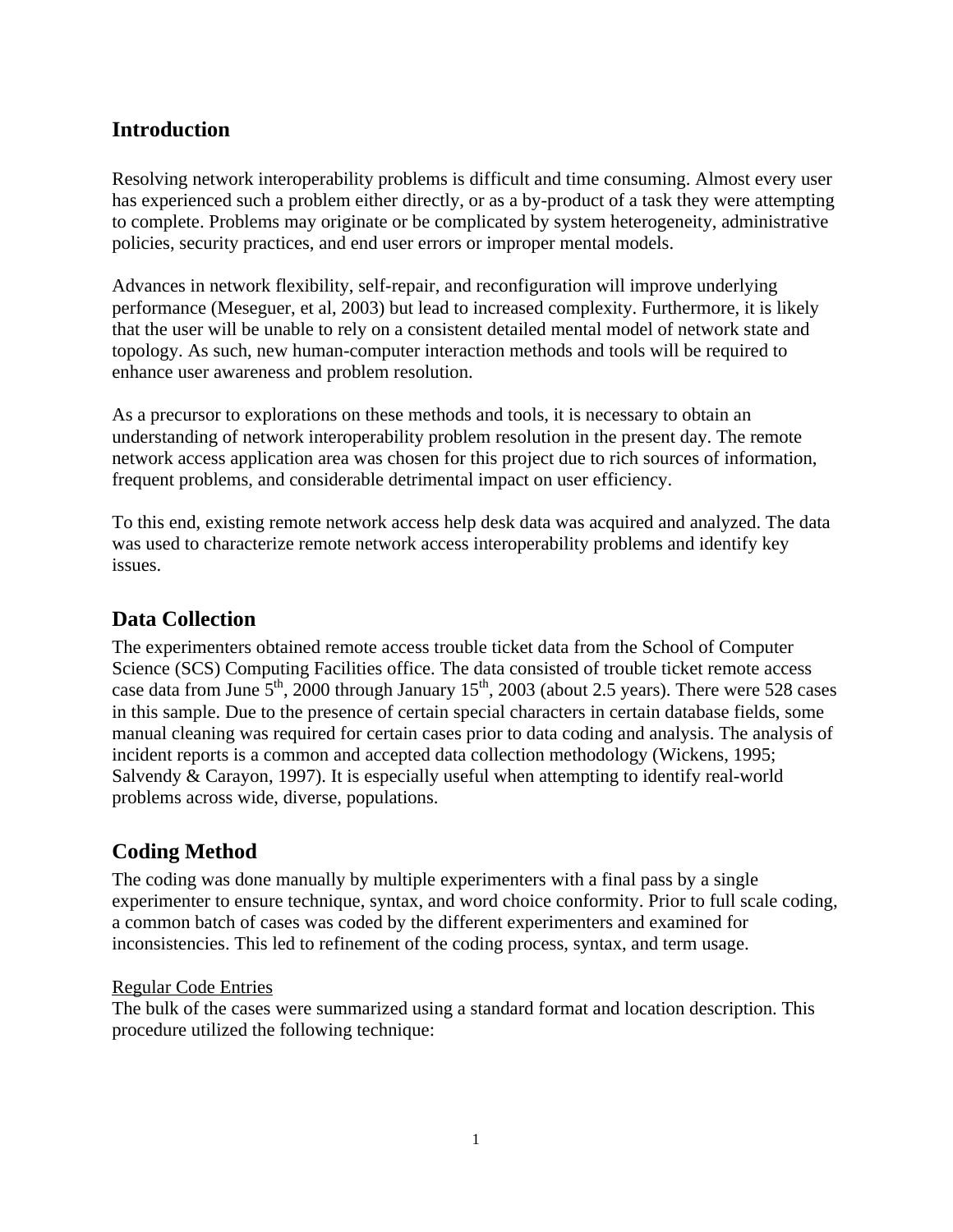#### **Problem (a; b; c)**

*(a) Which machine has problems;*

[static, dynamic, single, network, entry, core] Where: Static A machine that rarely changes configuration Dynamic A machine that changes frequently (e.g., laptop) Single Single event changes (e.g., relocating a desktop) Network A non-CMU problem (e.g., external ISP) Entry A problem with the SCS network entry point (e.g., error in modem pool) Core A problem with the core SCS network that has manifested as a remote problem (e.g., authentication server failure)

*(b) Symptom;*

*(c) Root cause OR "unknown"*

### **Solution (d)**

*(d) Summary of fix w/ tool name and new setting if possible OR "unknown"*

Symptoms, root causes, and solutions were kept as terse as possible. Descriptions were made anonymous (e.g., omission of user name, IP number, etc) to prevent user identification. When needed, commas were used to separate details within fields. The pipe character (|) was used to separate multiple problems and solutions that occurred within one case. Every problem had a partner solution and pair order was synchronized for cases that had multiple pairs. These practices were put in place to provide greater ease and accuracy for subsequent keyword searching and summarization of subsets. For example, one case from the data was encoded as follows:

#### **Case narrative**

"User is having problems dialing up to this number: [local modem phone number]. He couldn't establish connection everytime [sic] he dials in. He has been having this problem 6-7 times since last week. One modem was hung yesterday and another modem was hung today. All modems are answering now."

#### **Problem**

entry; no connections on local dial-up; modem down

#### **Solution**

reset modems in pool

#### Quick Code Entries

Certain frequent and easily resolved problems were classified using predefined codes in the problem field only. Similar codes were identified for non-problem cases. The codes used were:

| int | Requests for international phone numbers, related financial questions      |
|-----|----------------------------------------------------------------------------|
| 800 | requests for outside Pittsburgh phone numbers, related financial questions |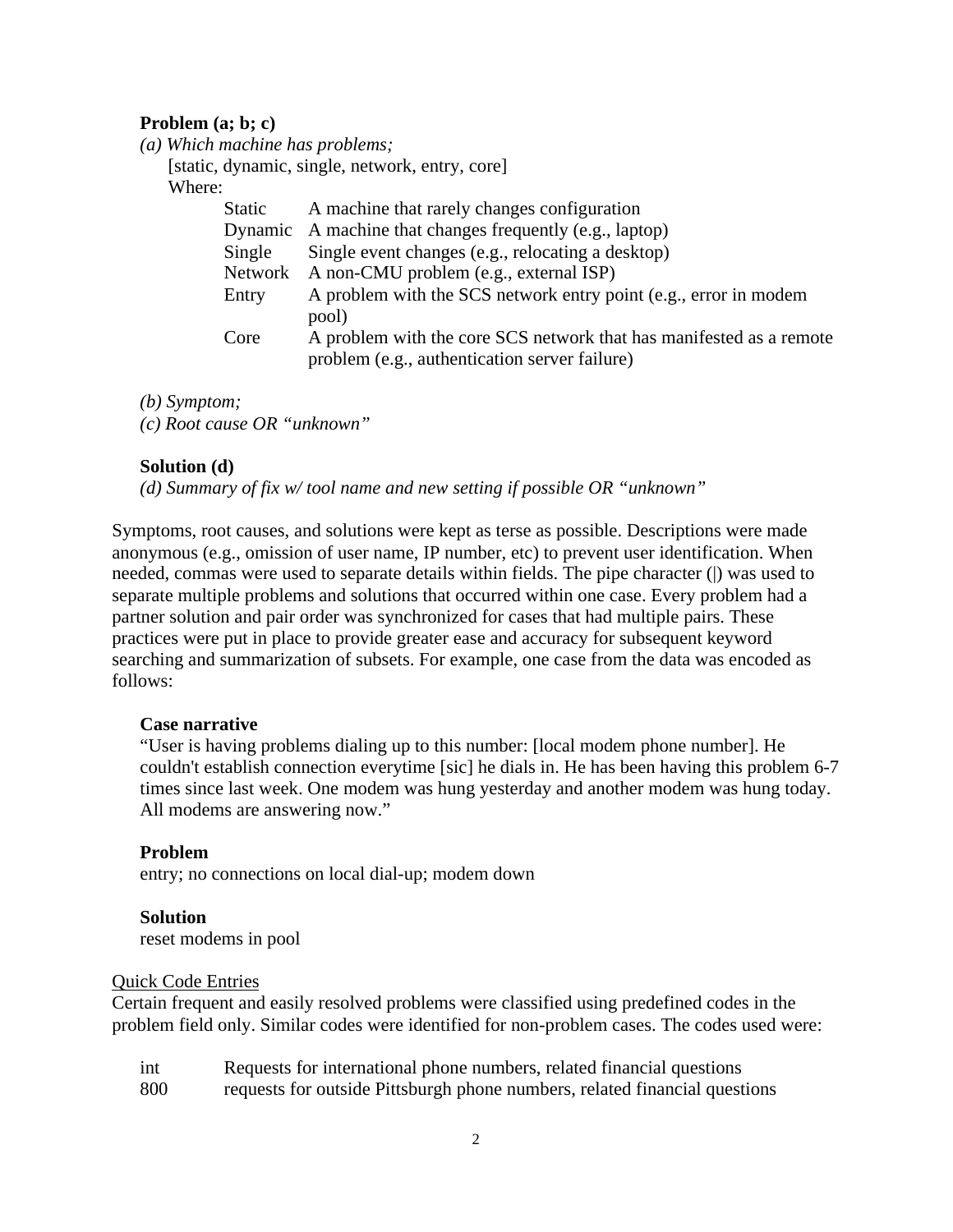| local          | requests for the local Pittsburgh numbers                            |
|----------------|----------------------------------------------------------------------|
| sales          | sales pitches                                                        |
| suggest        | suggestions that are not due to problems, messages sent out to users |
| junk           | cases that appear to have nothing in them                            |
| help           | coder does not understand content or wants another perspective       |
| $<$ case # $>$ | case number for previous entry where this row is a follow-up         |

#### Operating System

During the manual encoding process, the experimenters examined the case description and the email headers in an attempt to identify the operating system in question. Five bins were used:

| Win     | Any variant of Windows                                             |
|---------|--------------------------------------------------------------------|
| Mac     | Mac $OS 9$ or X                                                    |
|         | Li/unix (no Mac) Any variant of $\text{*mix}$ except Mac OS X      |
| Unknown | Any indeterminable operating system                                |
| Mixed   | Problems that involved multiple operating systems (e.g., dual boot |
|         | machine, home LAN, etc)                                            |

No separation was made between Macintosh OS 9 and X due to difficulty in identifying which operating system was being used. Furthermore, it was felt that the bulk of the Mac OS X users would have experience and mental models of system behavior that matched Mac OS 9 rather than the Li/unix set of users (e.g., they would not be well versed in discussing and debugging low level system functions).

The Unknown field was used when the operating system was not reported or the mail client description in the e-mail headers was not sufficient for rapid identification. Besides Pine and mh (the user may have logged into a \*nix server and run a mail client remotely), this typically occurred when the build description of Outlook or Eudora did not specify an operating system. Matching specific build numbers to platform was deemed an inefficient use of encoding time. However, the data were retained should a more detailed examination be needed.

# **Results**

## **Overview**

After extracting the non-help cases (i.e., sales, suggest, junk, and case extensions) there were 414 "help only" cases. Of these, 88 were for the Single classification and 137 were phone number requests. After an initial analysis, there was concern that the Static, Dynamic, Entry, and Core bins were too fragmented so a simpler classification scheme was developed where Static and Dynamic were merged into Leaf and Entry was merged into Core. This is illustrated in Figure 1.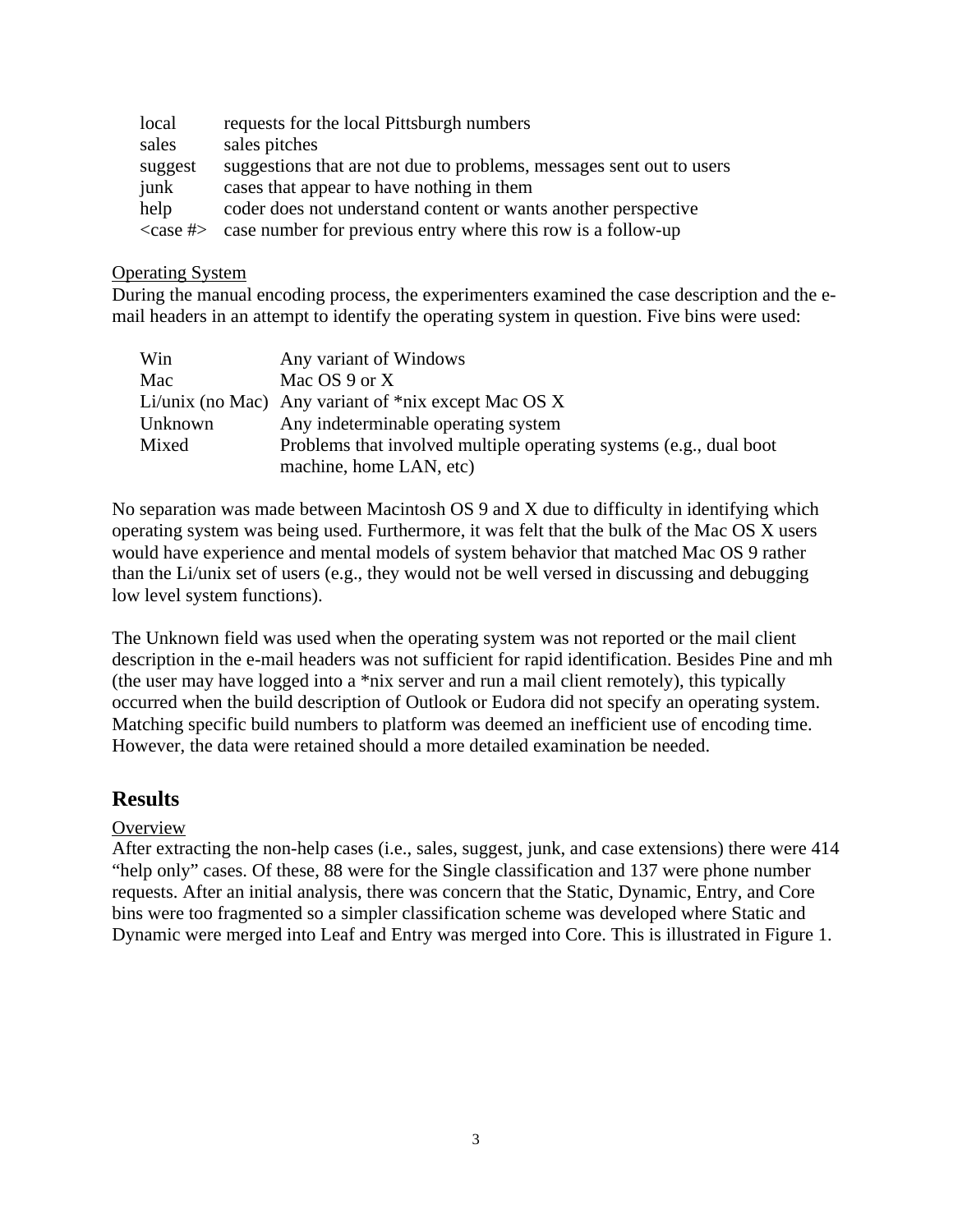

**Figure 1.** Refined location terminology

Case Load

During the period in question there was a phase out of Carnegie Mellon DSL service, an introduction of a VPN option, and a beta test of a licensed dial-up ISP for traveling users. The latter two may explain the slight rise for incoming cases near the end of the sampled period, while the DSL phase out may explain the small hitch in late 2000. However, it was interesting to note that, in general, the rate of incoming cases was remarkably linear (Figure 2). This suggests that little progress was made over this period in developing methods of reducing caseload.



**Figure 2.** Case arrival rate

The handful of cases without recorded dates and the outlier near early 2003 do not have readily apparent explanations.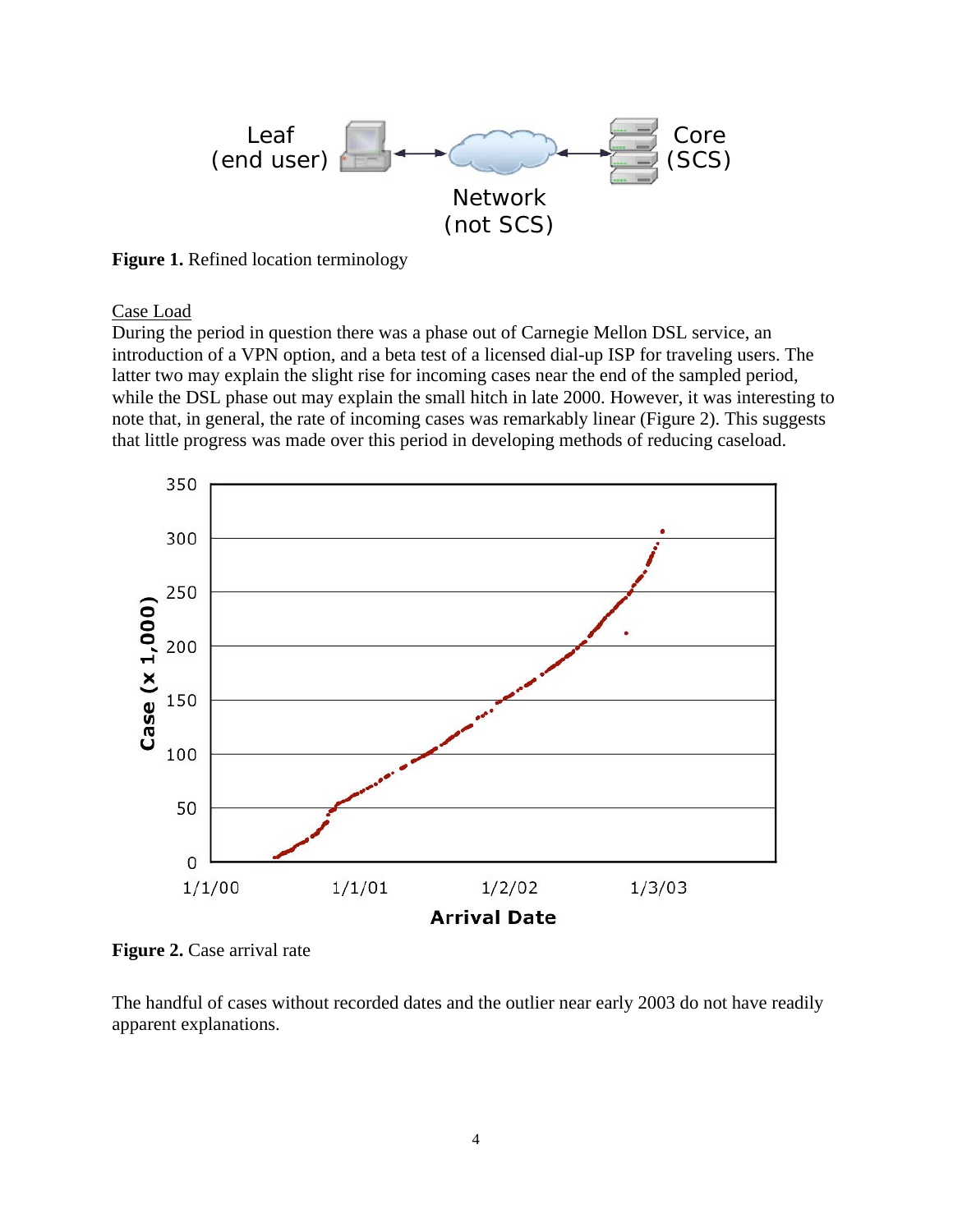### Analysis Set 1

The first pass of analyses involved limited filtering of the help only cases (414). Twelve cases with zero or null Hours to Resolve and 4 cases with more than 1,000 Hours to Resolve were removed. The elimination of cases over 1,000 hours was due to the fact that some cases were left in the queue as reminders. Zero or null hours cases were removed after inspection, as they appeared to be either incorrectly entered cases or glitches in the data collection process. **It is important to note that Hours to Resolve is not a good measure of staff time consumed. This is simply the time from the initial user query to the time the case was closed.** The subsequent 398 cases were analyzed on the characteristic of Problem Type.

## *Problem Type*

The most salient observation upon looking at Problem Type was the high caseload and time sink resulting from phone number queries (Table 1). Also apparent was the high mean time to resolve problems stemming from third party networks. Problems due to single configuration change events were frequent (22%) and likely the result of shifting policies and network options (i.e., DSL phase-out, VPN roll out, and licensed dial-up ISP beta test).

|                     | N   | Hours to Resolve |         |        |
|---------------------|-----|------------------|---------|--------|
|                     |     | Mean             | Std Dev | Sum    |
| Core                | 69  | 58               | 111     | 4,013  |
| <b>Network</b>      | 45  | 77               | 132     | 3,447  |
| Leaf                | 66  | 60               | 133     | 3,957  |
| Single              | 86  | 52               | 104     | 4,490  |
| <b>Phone Number</b> | 132 | 27               | 86      | 3,523  |
| Overall             | 398 | 49               | 110     | 19,431 |

## **Table 1.** Problem type statistics

Over 25% of the cases and 3,500 hours were requests related to phone number requests. This may have been partly affected by a cost control policy to not widely publish international phone numbers. The high hours count was likely skewed by long turn around times on requests for phone numbers in foreign countries. Some of these were influenced by time zone effects (e.g., user is in Asia and staff is only fielding queries during the work day) and delays when requesting new numbers from the licensed ISP. This same factor may have increased the mean for Network as problems with ISP modem pools may have also arrived after hours. An additional delay may have also been introduced during communications between system administrators at SCS and the ISP.

A quick examination of a graph similar to Figure 2, but for only Phone Number cases, showed no apparent reduction in case frequency after introduction of a licensed dial-up ISP beta test. This was checked since the ISP client software included all available phone numbers. It is possible that frequency of Phone Number cases could drop should this ISP become the standard dial-up connection method when traveling.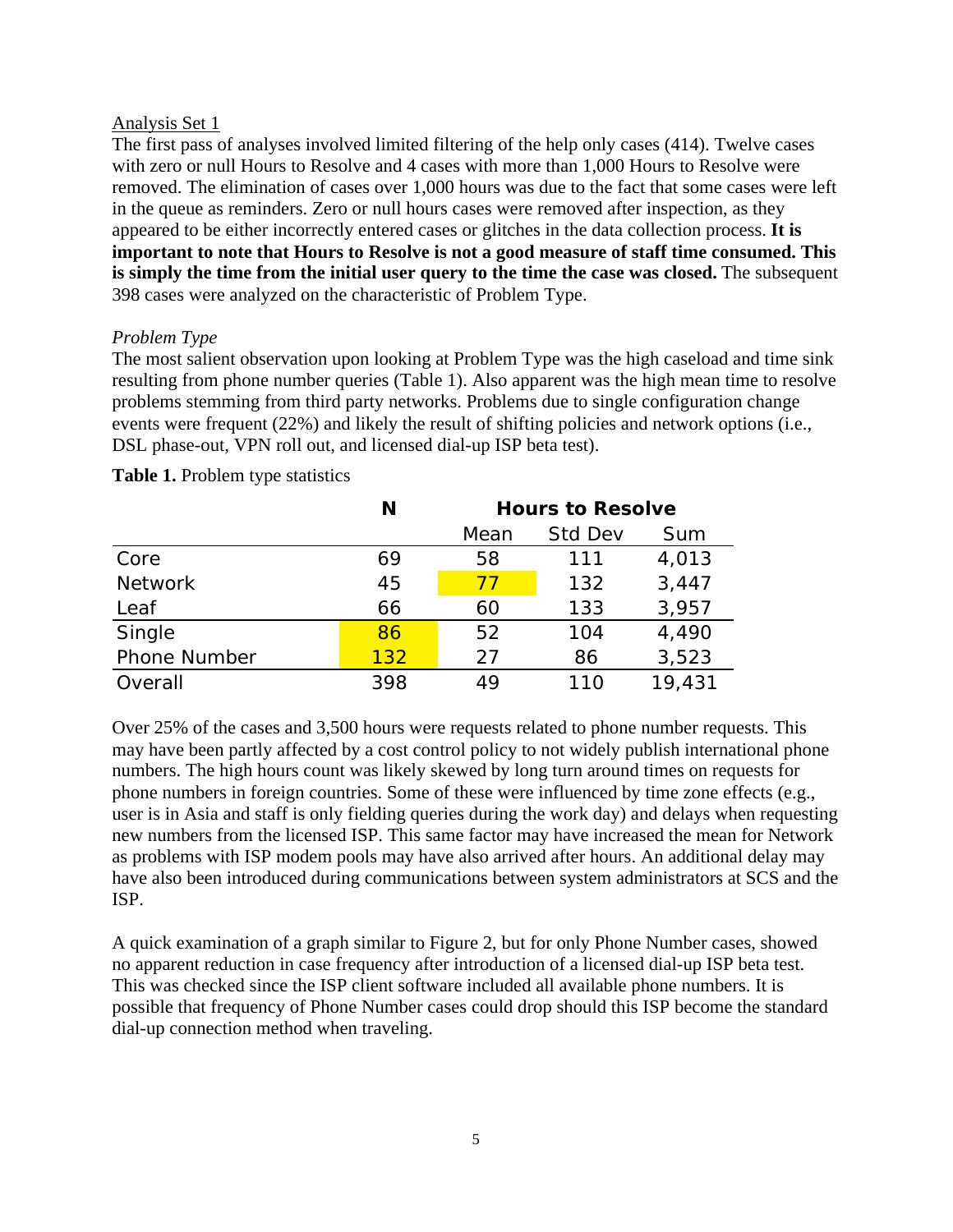#### Analysis Set 2

The second pass of analyses utilized the Analysis Set 1 (398) with the modem phone number requests (132) removed. The 266 cases were examined for Problem Type, Operating System, Connection Mode, Security Policies, and Knowledge Re-use.

#### *Problem Type*

It is readily apparent, and somewhat heartening, that a large number of cases were resolved within the first day (Figure 3). Inspection of the pace of problem resolution shows that Leaf cases linger on much longer than other types. This pattern, and the similar one for Network cases, is likely due to delays incurred during diagnosis due to iterations on communication of symptoms and state. Improper user mental models can lead to clarifying questions and requests for remote diagnosis (e.g., "What is entered in the username field?"). Problems for Core cases are diagnosed by staff without iterative communication with end users. The tail for Single cases may be due to waiting periods for new application versions (e.g., VPN client, ISP client, etc).



**Figure 3.** Resolution by type

#### *Operating System*

Comparison of case sample totals for the Win, Mac, and Li/unix categories (Table 2) to the population totals within the SCS user base is not possible as the latter statistics are not easily documented. While many computers are registered, SCS only documents computers owned by Carnegie Mellon and privately owned computers that utilize direct connections to the campus network (e.g., laptops brought to campus). Privately owned computers at the user's residence are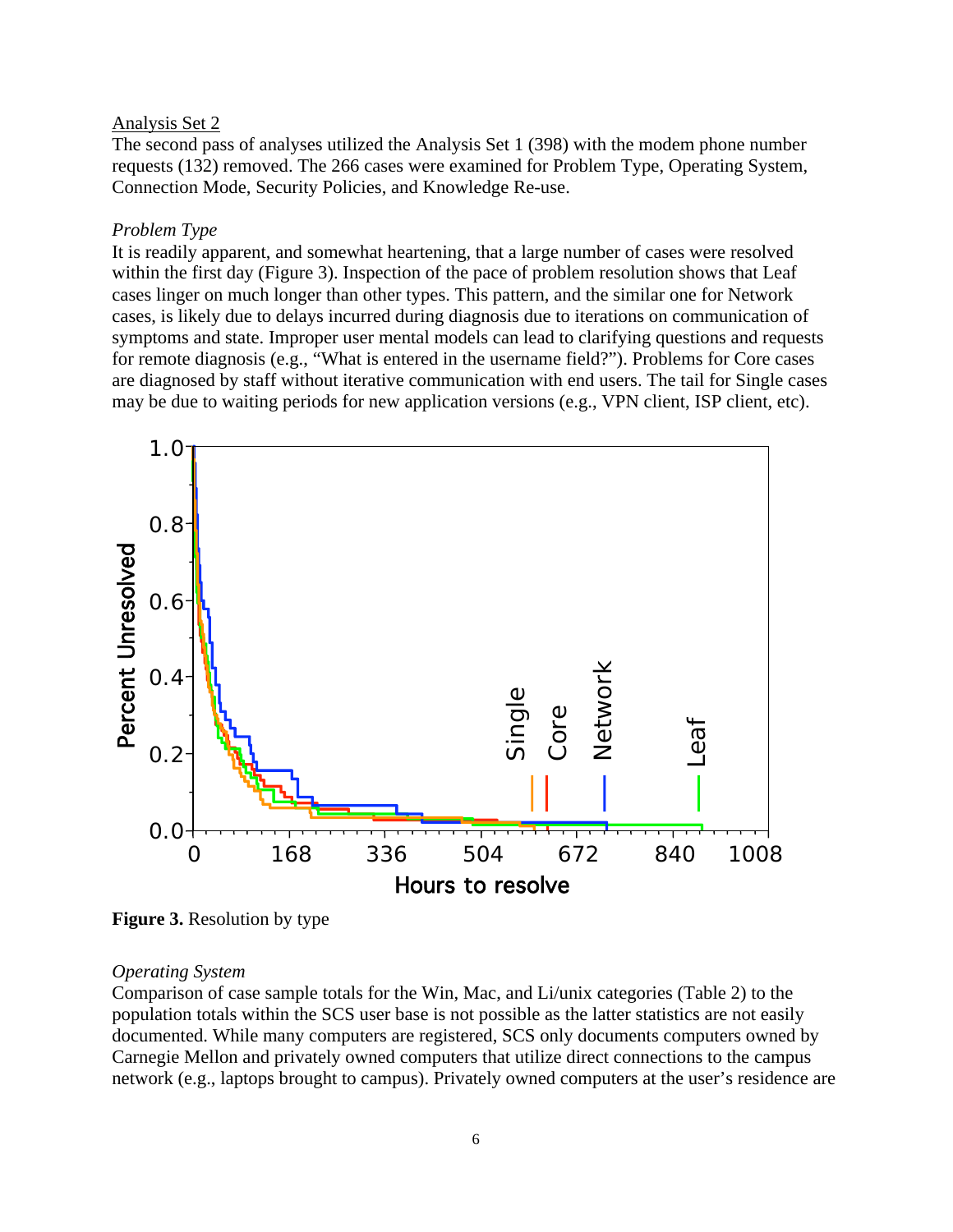not usually documented. Furthermore, SCS does not have a clear picture of which machines are utilized for remote access.

|                  | N   | Hours to Resolve |         |        |
|------------------|-----|------------------|---------|--------|
|                  |     | Mean             | Std Dev | Sum    |
| Win              | 92  | 61               | 118     | 5,592  |
| Mac              | 22  | 60               | 68      | 1,322  |
| Li/unix (no Mac) | 23  | 61               | 99      | 1,392  |
| Unknown          | 121 | 54               | 108     | 6,493  |
| Mixed            | 8   | 139              | 304     | 1,109  |
| Overall          | 266 | 60               | 118     | 15,908 |

**Table 2.** Operating system statistics

Note that Mixed category results should be viewed with caution due to the low sample size. As previously mentioned, some of the cases in the Unknown category could likely be shifted into the Win and Mac categories by examining individual mail client build numbers, but this was deemed to be an inefficient use of experimenter time. What is interesting is that the Unknown duration curve is very similar to the Win curve in Figure 4. These curves and the Li/unix curve exhibit the typical decay pattern expected in help desk operations.



**Figure 4.** Resolution by operating system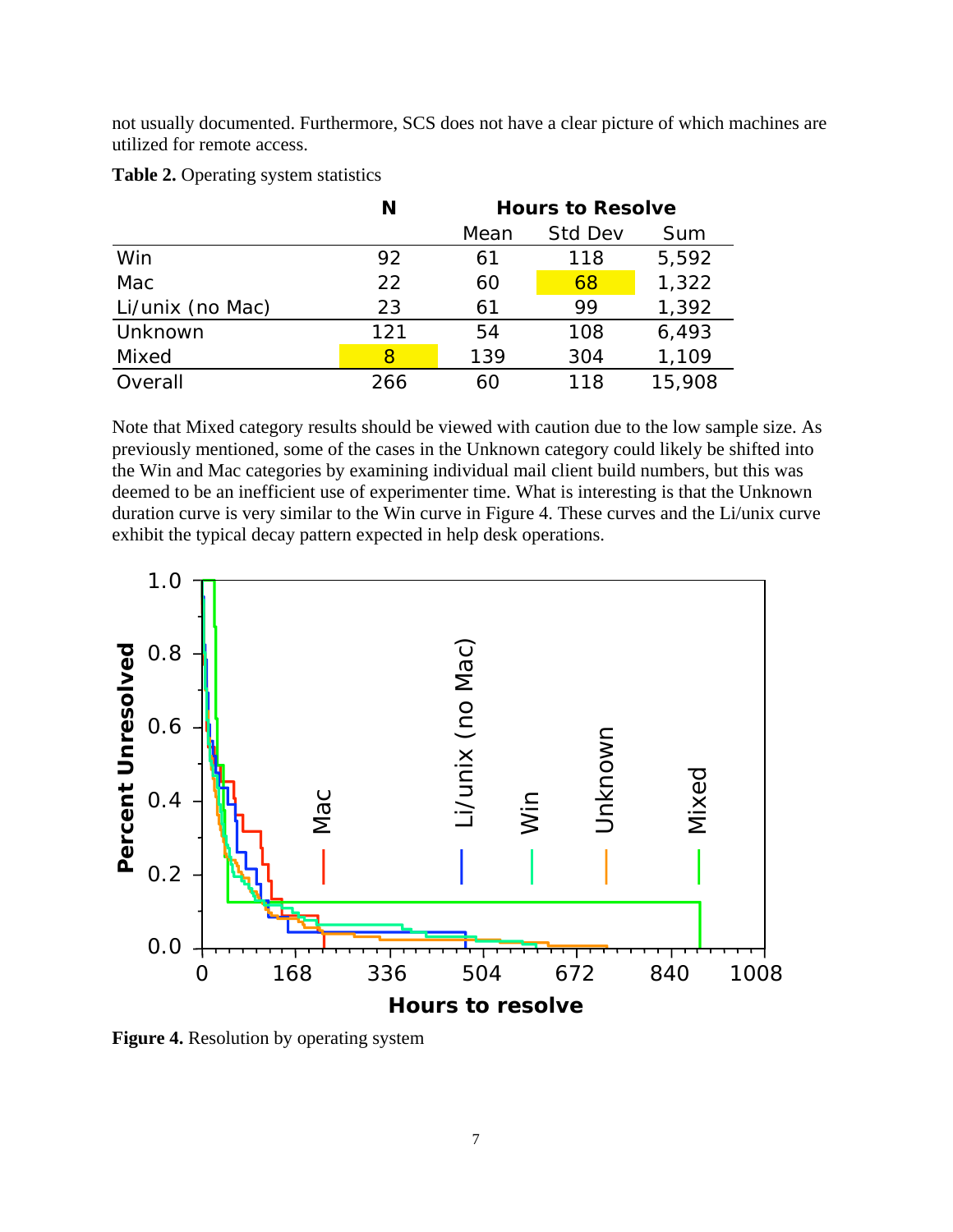Perhaps the most interesting observation from Figure 4 is the almost linear dive to full resolution by Mac users shortly after the first week. This manifested as considerably reduced variability for the Mac category when compared to the other categories. There is little explanation for this pattern and inquiries to staff offered no additional insights. Potential factors include greater ease of use of Mac systems, greater ease at identifying of system state, potentially greater use of peer support networks, and the possibility that Mac users abandon the help desk faster than their peers (e.g., lack of confidence in the help desk finding a solution, resignation that the problem may never be solved, etc). One observer joked "Mac users give up quicker" – which is a conceivable summary of the latter hypothesis.

The choppy curve depicted by the Mixed category is likely due to the considerably low number of samples. With more cases, the Mac, Li/unix, and Mixed categories may display smoother curves.

### *Connection Mode*

Three types of remote connection mode were examined: Modem, Wireless, and DSL. These bins are mixed in that they document both third party ISP and Carnegie Mellon connection services. Carnegie Mellon provides options for the former two and phased out Carnegie Mellon DSL during the data period. One of the SCS licensed ISPs provides wireless nodes and two ISPs provide modem service. Users were directed to migrate to third party DSL services prior to the Carnegie Mellon phase out.

Approximately one quarter (26%) of the Analysis Set 2 cases logged were not associated with specific connection modes (Table 3). The bulk of these (43) were cases involving the VPN (e.g., installation, security policies requiring use).

The largest bin was problems associated with Modem connections (45%). Of these, 40% (48) were due to Core problems, the rest were spread across the other three types (Single, Network, and Leaf). It was not uncommon for multiple end users to notify the help desk when modem pool errors occurred.

| <b>Table 3.</b> Connection mode statistics |  |
|--------------------------------------------|--|
|--------------------------------------------|--|

|               | N   | Hours to Resolve |         |        |
|---------------|-----|------------------|---------|--------|
|               |     | Mean             | Std Dev | Sum    |
| Other         | 70  | 73               | 124     | 5,134  |
| Modem         | 119 | 54               | 103     | 6,482  |
| Wireless      | 26  | 50               | 121     | 1,312  |
| <b>DSL</b>    | 43  | 44               | 82      | 1,890  |
| DSL, Modem    | 5   | 29               | 47      | 147    |
| DSL, Wireless | 3   | 314              | 500     | 943    |
| Overall       | 266 | 60               | 118     | 15,908 |

The smallest bin, and also the highest mean, was for cases that involved both DSL and Wireless connection methods. The bins with combined connection modes were usually requests to have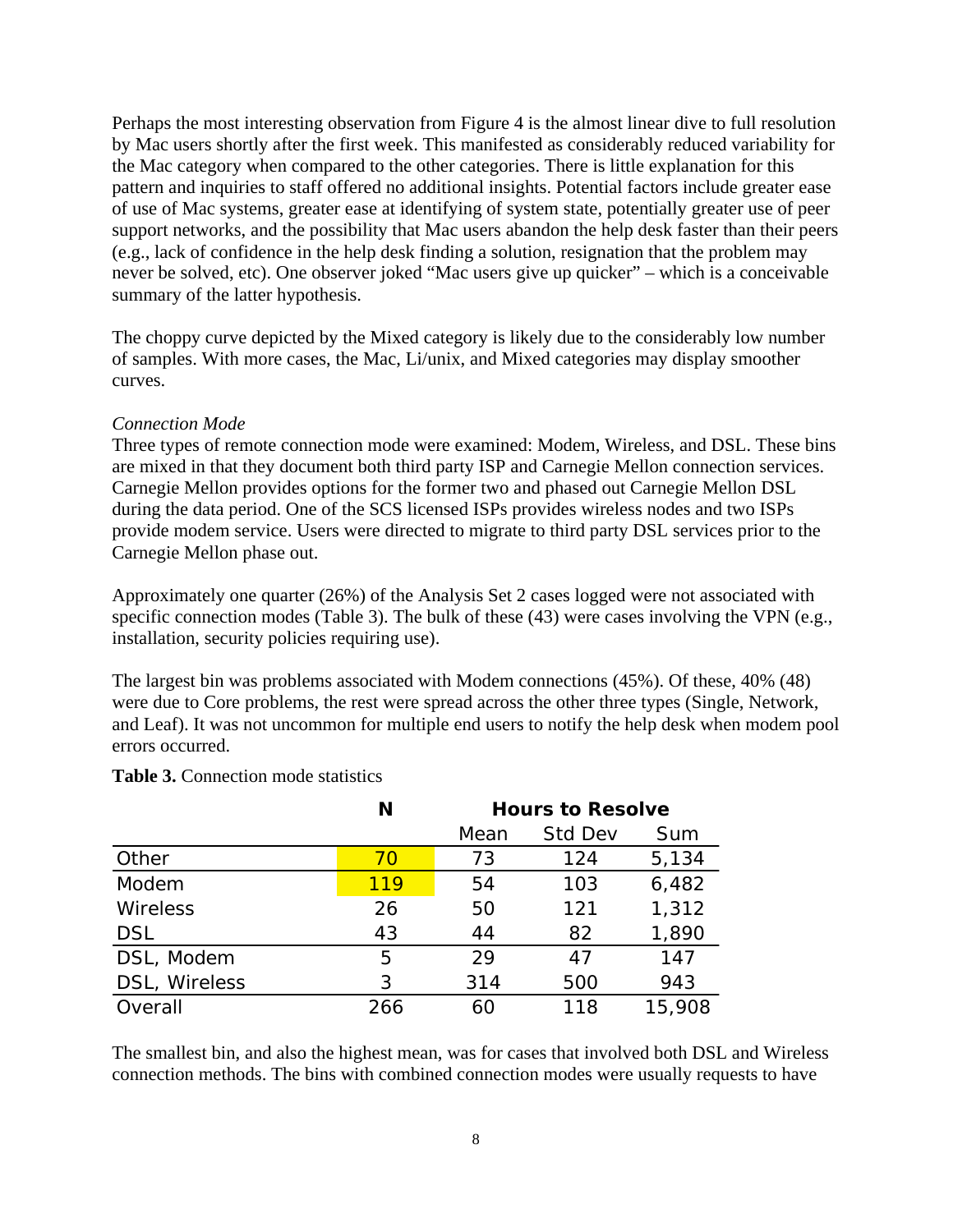the same IP number in both modes (e.g., laptops). This was a more realistic request prior to phase out of Carnegie Mellon DSL.

# *Security*

The high rate of problems associated with the VPN implies many cases were specifically due to problems originating from the use or application of security policies. Two security categories were examined: VPN and Realm. VPN cases included problems installing, configuring, and using the VPN. Cases associated with Realm included conflicts with security policies (e.g., mail relaying), authentication (e.g., password errors), and network card registration. Security problems were common – 41% of the cases and 47% of the time involved VPN and/or Realm (Table 4). VPN cases seemed to be particularly time consuming but this may be due to users waiting for new VPN client distributions. Windows deployment was more rapid than Mac and \*nix.

|            | N   | Hours to Resolve |         |        |
|------------|-----|------------------|---------|--------|
|            |     | Mean             | Std Dev | Sum    |
| None       | 158 | 53               | 112     | 8,356  |
| Realm      | 54  | 53               | 108     | 2,855  |
| <b>VPN</b> | 42  | 104              | 156     | 4,375  |
| VPN, Realm | 12  | 27               | 29      | 322    |
| Overall    | 266 | 60               | 118     | 15,908 |

# **Table 4.** Security statistics

Almost 60% (94) of the None cases (those not involving VPN or Realm) were associated with Modem connections. An additional bias was observed when splitting Security between end users (Leaf, Single) and system administrators (Core, Network). Table 5 shows that the bulk of end user problems were due to insufficient user rights (55%) while system administrator problems were, for the most part, not related to security problems. Also interesting was that security problems for both classes of operators tended to consume more time than cases not involving security.

# **Table 5.** Users and security

|               |             | N   | Hours to Resolve |         |        |
|---------------|-------------|-----|------------------|---------|--------|
|               |             |     | Mean             | Std Dev | Sum    |
| Leaf, Single  | <b>None</b> | 69  | 49               | 119     | 3,399  |
| Leaf, Single  | VPN, Realm  | 83  | 61               | 117     | 5,048  |
| Core, Network | <b>None</b> | 89  | 56               | 107     | 4,957  |
| Core, Network | VPN, Realm  | 25  | 100              | 154     | 2,503  |
| Overall       |             | 266 | 60               | 118     | 15,908 |

# *Knowledge Re-use*

During the manual coding process it was observed that the Root Cause and Solution Summary fields in the database were rarely filled. As mentioned in the description of the coding process, experimenters documented Root Cause and Solution using whatever material was available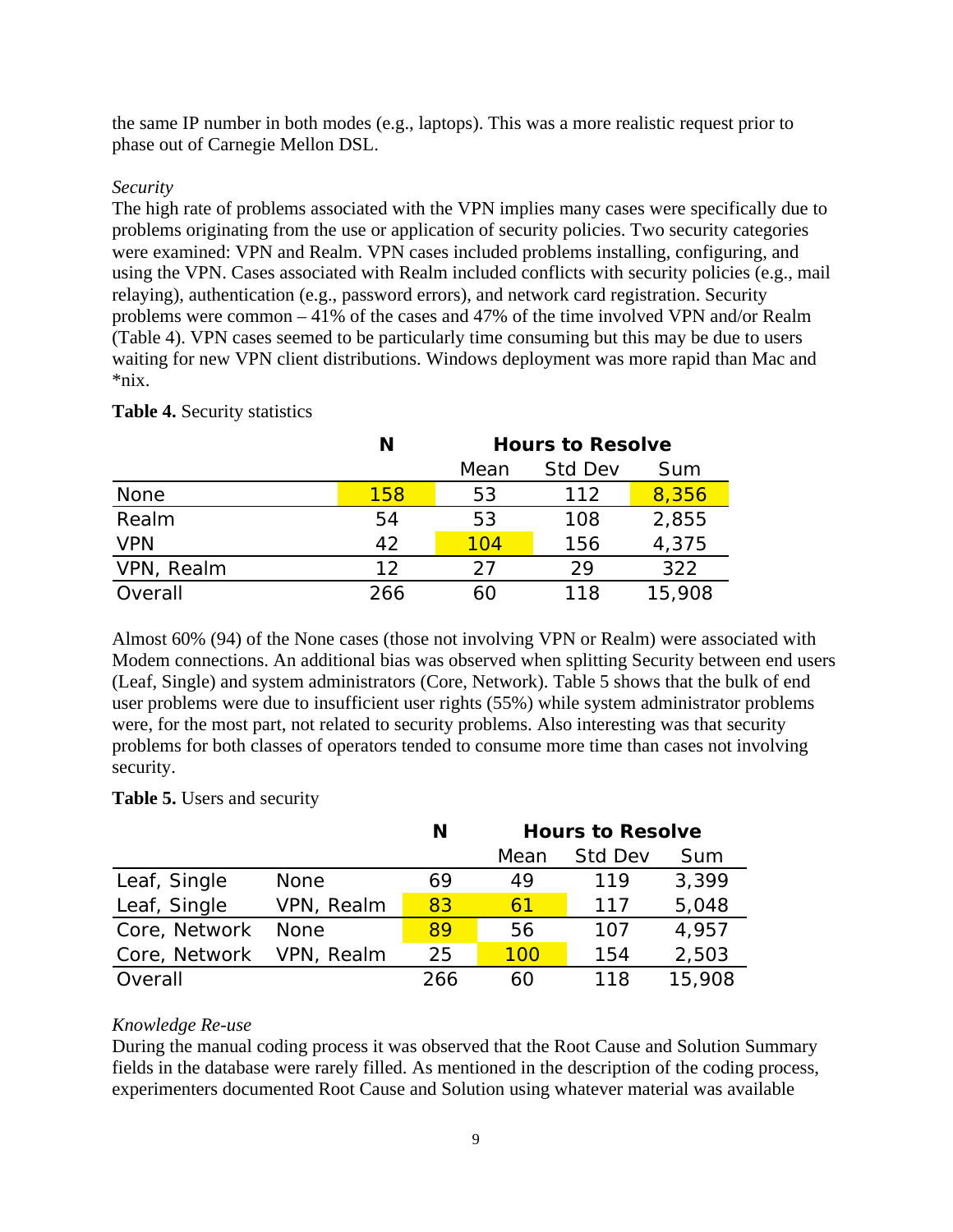(usually the narrative). Through this process it became apparent that knowledge re-use was not possible for most problems since only 38% of the cases could be fully documented (Table 6). The lack of detailed solution documentation is consistent with anecdotal evidence reported elsewhere (Graham & Hart, 2000). The tag of "unknown" for Root Cause or Solution corresponded to lack of documentation and/or no cause or solution being found.

|                         |     | Hours to Resolve |                |        |
|-------------------------|-----|------------------|----------------|--------|
|                         |     | Mean             | <b>Std Dev</b> | Sum    |
| <b>Fully Documented</b> | 102 | 56               | 108            | 5,681  |
| <b>Unknown Solution</b> | 35  | 41               | 99             | 1,435  |
| Unknown Root Cause      | 34  | 58               | 93             | 1,972  |
| <b>Both Unknown</b>     | 95  | 72               | 141            | 6,820  |
| Overall                 | 266 |                  | 118            | 15,908 |

**Table 6.** Knowledge re-use statistics

# **Discussion**

This effort was valuable in that certain classes of problems and nuances surfaced rapidly. A few key points were identified during this effort:

The mean time to resolve all help related cases was about 2 days (49 hrs/case). This jumped to 60 hrs/case for the subset not including phone number requests.

Over 25% of the cases were due to phone number requests.

Problems with configuration changes resulted in 22% of the cases.

Time to resolve cases with Mac OS (9 and X) was considerably less variable than other platforms. The longest Mac case was resolved after just over 10 days.

Problems with modem connections were frequent and 40% of these cases were due to problems in the Core. Frequency for these cases may be biased by multiple cases for the same problem (e.g., multiple users report one authentication server malfunction).

Security problems were frequent – especially for end users where over half of the problems were related to obtaining necessary user rights.

Very little knowledge re-use was possible given the methods used to document cases. Details for this analysis were often extracted by hand and rarely in existing database Root Cause and Solution fields.

In general, it appears the two largest problems specific to remote end users were obtaining phone numbers for their location and obtaining adequate user rights upon connection. Shortly after the sampled data set, SCS Facilities officially rolled out a licensed ISP whose client included a full phone number database and a VPN. Both of these were present in this data as beta tests and early adoptions, but wider use among the population may lead to shifts in phone number and security related cases. Both clients are now part of the standard support package installed on end user machines. However, these also increase the number of required parameters and add to the overall complexity of problem events. In fact, the deployment of VPNs have already led to attempts to